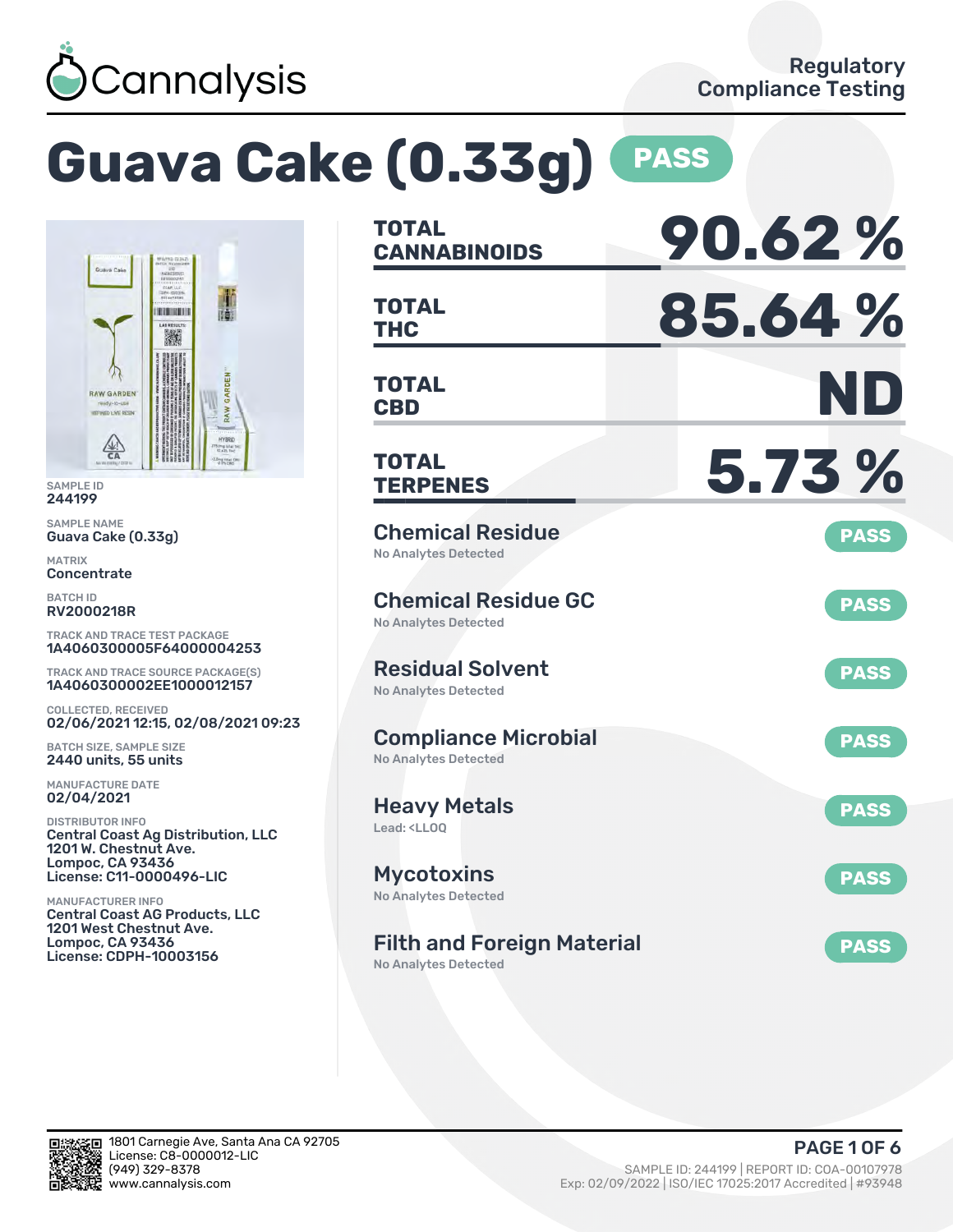

# CANNABINOID ANALYSIS

Total THC,CBD value(s) have been decarboxylated.

| TOTAL THC:          | 856.4 mg/g (85.64 %), 282.61 mg per package |
|---------------------|---------------------------------------------|
| TOTAL CBD:          | ND.                                         |
| TOTAL CANNABINOIDS: | 906.2 mg/g (90.62 %)                        |

UNIT OF MEASUREMENT: Milligrams per Gram(mg/g)

| <b>ANALYTE</b>         | <b>RESULT</b>         | LOD    | <b>LLOO</b> | <b>ANALYTE</b>   | <b>RESULT</b>       | LOD    | <b>LLOO</b> |
|------------------------|-----------------------|--------|-------------|------------------|---------------------|--------|-------------|
| THCa                   | ND                    | 0.2000 | 0.4000      | CBD <sub>v</sub> | <b>ND</b>           | 0.2000 | 0.4000      |
| D9THC                  | 856.4 mg/g (85.64 %)  | 0.2000 | 0.4000      | CBGa             | ND.                 | 0.2000 | 0.4000      |
| D8THC                  | ND                    | 0.2000 | 0.4000      | CBG              | 45.51 mg/g (4.551%) | 0.2000 | 0.4000      |
| <b>THC<sub>v</sub></b> | 4.350 mg/g (0.4350 %) | 0.2000 | 0.4000      | CBN              | ND.                 | 0.2000 | 0.4000      |
| CBDa                   | ND                    | 0.2000 | 0.4000      | CBC              | <b>ND</b>           | 0.2000 | 0.4000      |
| CBD                    | ND                    | 0.2000 | 0.4000      |                  |                     |        |             |
|                        |                       |        |             |                  |                     |        |             |

#### ADDITIONAL INFORMATION

| Method:              | SOP-TECH-001 | Sample Prepped: 02/08/2021 15:12 | Sample Approved: 02/09/2021 13:01  |  |
|----------------------|--------------|----------------------------------|------------------------------------|--|
| Instrument: UPLC-DAD |              | Sample Analyzed: 02/08/202116:31 | Prep-Analytical Batch: 26426-20805 |  |



## TERPENE ANALYSIS

UNIT OF MEASUREMENT: Milligrams per Gram(mg/g)

| TUTAL TERFENES. |  |
|-----------------|--|
|                 |  |
|                 |  |

TOTAL TERPENES: 57.32 mg/g (5.732 %)

| <b>ANALYTE</b>  | <b>RESULT</b>                                                                                                            | <b>LOD</b> | <b>LLOQ</b> | <b>ANALYTE</b>          | <b>RESULT</b>                                       | <b>LOD</b> | <b>LLOQ</b> |
|-----------------|--------------------------------------------------------------------------------------------------------------------------|------------|-------------|-------------------------|-----------------------------------------------------|------------|-------------|
| 3-Carene        | <b>ND</b>                                                                                                                | 1.000      | 2.500       | Alpha bisabolol         | <ll0q< td=""><td>0.1000</td><td>0.5000</td></ll0q<> | 0.1000     | 0.5000      |
| Alpha cedrene   | <b>ND</b>                                                                                                                | 1.000      | 2.500       | Alpha humulene          | 1.790 mg/g (0.1790 %)                               | 0.5000     | 1.000       |
| Alpha pinene    | 1.796 mg/g (0.1796 %)                                                                                                    | 0.1000     | 1.000       | Alpha terpinene         | <b>ND</b>                                           | 0.5000     | 1.000       |
| Alpha terpineol | <b>ND</b>                                                                                                                | 0.3260     | 0.6520      | Beta caryophyllene      | 6.660 mg/g $(0.6660\%)$                             | 0.5000     | 1.000       |
| Beta myrcene    | 28.50 mg/g (2.850 %)                                                                                                     | 0.5000     | 1.000       | Beta pinene             | 1.551 mg/g $(0.1551\%)$                             | 0.6070     | 1.214       |
| Borneol         | <b>ND</b>                                                                                                                | 1.000      | 2.500       | Camphene                | <b>ND</b>                                           | 0.5000     | 1.000       |
| Camphor         | <b>ND</b>                                                                                                                | 0.1000     | 0.5000      | Caryophyllene oxide ND  |                                                     | 0.5000     | 2.500       |
| Cedrol          | <b>ND</b>                                                                                                                | 0.5000     | 1.000       | Cis nerolidol           | <b>ND</b>                                           | 2.500      | 5.000       |
| Eucalyptol      | <b>ND</b>                                                                                                                | 0.1000     | 0.5000      | Fenchol                 | <b>ND</b>                                           | 0.5000     | 1.000       |
| Fenchone        | <b>ND</b>                                                                                                                | 0.1000     | 0.5000      | Gamma terpinene         | <b>ND</b>                                           | 0.1000     | 0.5000      |
| Gamma terpineol | <b>ND</b>                                                                                                                | 0.2090     | 0.5230      | Geranyl acetate         | <b>ND</b>                                           | 0.1000     | 0.5000      |
| Guaiol          | <b>ND</b>                                                                                                                | 2.500      | 5.000       | Isoborneol              | <b>ND</b>                                           | 0.5000     | 1.000       |
| Isopulegol      | <b>ND</b>                                                                                                                | 2.500      | 5.000       | Limonene                | 4.967 mg/g (0.4967 %)                               | 0.5000     | 2.500       |
| Linalool        | 2.085 mg/g $(0.2085\%)$                                                                                                  | 0.5000     | 1.000       | Menthol                 | <b>ND</b>                                           | 1.000      | 2.500       |
| Ocimene 1       | <b>ND</b>                                                                                                                | 0.1550     | 0.3100      | Ocimene 2               | 9.972 mg/g (0.9972 %)                               | 0.3450     | 1.725       |
| P-cymene        | <b>ND</b>                                                                                                                | 0.5230     | 1.045       | P-mentha-1,5-diene ND   |                                                     | 0.5000     | 1.000       |
| Pulegone        | <b>ND</b>                                                                                                                | 0.1000     | 0.5000      | Sabinene                | <b>ND</b>                                           | 0.5000     | 1.000       |
| Terpinolene     | <lloq< td=""><td>0.1000</td><td>0.5000</td><td>Trans beta farnesene ND</td><td></td><td>2.500</td><td>5.000</td></lloq<> | 0.1000     | 0.5000      | Trans beta farnesene ND |                                                     | 2.500      | 5.000       |
| Trans nerolidol | <b>ND</b>                                                                                                                | 0.5000     | 2.500       | Valencene               | <b>ND</b>                                           | 0.5000     | 1.000       |
|                 |                                                                                                                          |            |             |                         |                                                     |            |             |

| ANALYTF                 | <b>RESULT</b>                                       | LOD    | LLOO   |
|-------------------------|-----------------------------------------------------|--------|--------|
| Alpha bisabolol         | <lloq< td=""><td>0.1000</td><td>0.5000</td></lloq<> | 0.1000 | 0.5000 |
| Alpha humulene          | 1.790 mg/g (0.1790 %)                               | 0.5000 | 1.000  |
| Alpha terpinene         | <b>ND</b>                                           | 0.5000 | 1.000  |
| Beta caryophyllene      | 6.660 mg/g $(0.6660\%)$                             | 0.5000 | 1.000  |
| Beta pinene             | 1.551 mg/g (0.1551 %)                               | 0.6070 | 1.214  |
| Camphene                | <b>ND</b>                                           | 0.5000 | 1.000  |
| Caryophyllene oxide     | <b>ND</b>                                           | 0.5000 | 2.500  |
| Cis nerolidol           | <b>ND</b>                                           | 2.500  | 5.000  |
| Fenchol                 | <b>ND</b>                                           | 0.5000 | 1.000  |
| Gamma terpinene         | <b>ND</b>                                           | 0.1000 | 0.5000 |
| Geranyl acetate         | <b>ND</b>                                           | 0.1000 | 0.5000 |
| Isoborneol              | <b>ND</b>                                           | 0.5000 | 1.000  |
| Limonene                | 4.967 mg/g (0.4967 %)                               | 0.5000 | 2.500  |
| Menthol                 | <b>ND</b>                                           | 1.000  | 2.500  |
| Ocimene <sub>2</sub>    | 9.972 mg/g (0.9972 %)                               | 0.3450 | 1.725  |
| P-mentha-1,5-diene ND   |                                                     | 0.5000 | 1.000  |
| Sabinene                | <b>ND</b>                                           | 0.5000 | 1.000  |
| Trans beta farnesene ND |                                                     | 2.500  | 5.000  |
| Valencene               | <b>ND</b>                                           | 0.5000 | 1.000  |
|                         |                                                     |        |        |

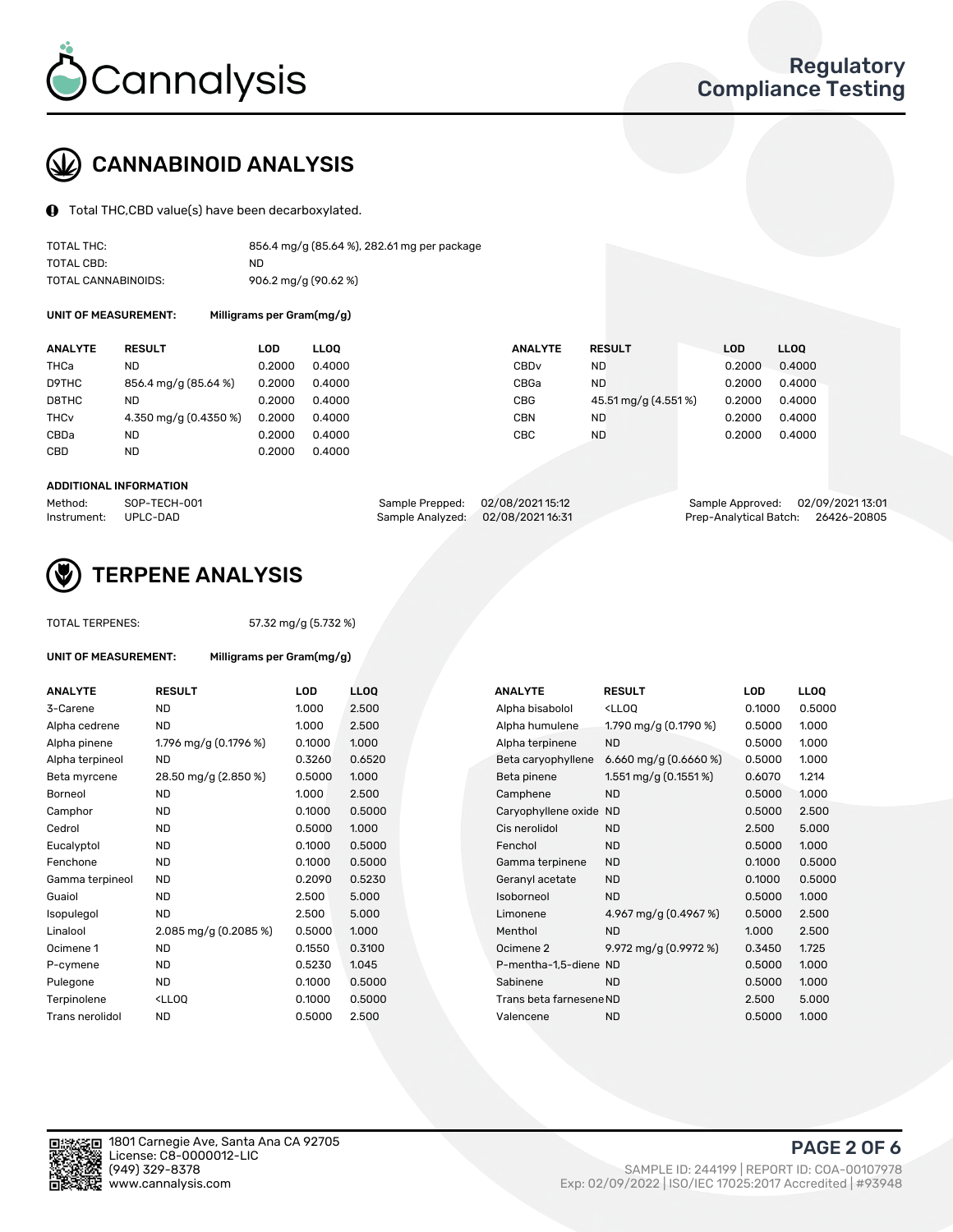

## Regulatory Compliance Testing

#### ADDITIONAL INFORMATION

Method: SOP-TECH-027 Sample Prepped: 02/08/2021 15:01 Sample Approved: 02/09/2021 12:49 Prep-Analytical Batch: 26420-20799



CHEMICAL RESIDUE ANALYSIS PASS

UNIT OF MEASUREMENT: Micrograms per Gram(ug/g)

| <b>ANALYTE</b>    | <b>RESULT</b> | LOD    | <b>LLOQ</b> | <b>ACTION LEVEL</b> |      | <b>ANALYTE</b>      | <b>RESULT</b> | LOD    | <b>LLOQ</b> | <b>ACTION LEVEL</b> |      |
|-------------------|---------------|--------|-------------|---------------------|------|---------------------|---------------|--------|-------------|---------------------|------|
| Abamectin         | <b>ND</b>     | 0.0200 | 0.0400      | 0.1000              | Pass | Acephate            | <b>ND</b>     | 0.0200 | 0.0400      | 0.1000              | Pass |
| Acequinocyl       | <b>ND</b>     | 0.0200 | 0.0400      | 0.1000              | Pass | Acetamiprid         | <b>ND</b>     | 0.0200 | 0.0400      | 0.1000              | Pass |
| Aldicarb          | <b>ND</b>     | 0.0200 | 0.0400      | 0.0                 | Pass | Azoxystrobin        | <b>ND</b>     | 0.0200 | 0.0400      | 0.1000              | Pass |
| Bifenazate        | <b>ND</b>     | 0.0200 | 0.0400      | 0.1000              | Pass | <b>Bifenthrin</b>   | <b>ND</b>     | 0.0200 | 0.0400      | 3.000               | Pass |
| <b>Boscalid</b>   | <b>ND</b>     | 0.0200 | 0.0400      | 0.1000              | Pass | Carbarvl            | <b>ND</b>     | 0.0200 | 0.0400      | 0.5000              | Pass |
| Carbofuran        | <b>ND</b>     | 0.0200 | 0.0400      | 0.0                 | Pass | Chlorantraniliprole | <b>ND</b>     | 0.0200 | 0.0400      | 10.00               | Pass |
| Clofentezine      | <b>ND</b>     | 0.0200 | 0.0400      | 0.1000              | Pass | Coumaphos           | <b>ND</b>     | 0.0200 | 0.0400      | 0.0                 | Pass |
| Cyfluthrin        | <b>ND</b>     | 0.4000 | 1.000       | 2.000               | Pass | Cypermethrin        | <b>ND</b>     | 0.4000 | 1.000       | 1.000               | Pass |
| Daminozide        | <b>ND</b>     | 0.0200 | 0.0400      | 0.0                 | Pass | Diazinon            | <b>ND</b>     | 0.0200 | 0.0400      | 0.1000              | Pass |
| <b>Dichlorvos</b> | <b>ND</b>     | 0.0200 | 0.0400      | 0.0                 | Pass | Dimethoate          | <b>ND</b>     | 0.0200 | 0.0400      | 0.0                 | Pass |
| Dimethomorph      | <b>ND</b>     | 0.0200 | 0.0400      | 2.000               | Pass | <b>Ethoprophos</b>  | <b>ND</b>     | 0.0200 | 0.0400      | 0.0                 | Pass |
| Etofenprox        | <b>ND</b>     | 0.0200 | 0.0400      | 0.0                 | Pass | Etoxazole           | <b>ND</b>     | 0.0200 | 0.0400      | 0.1000              | Pass |
| Fenhexamid        | <b>ND</b>     | 0.0200 | 0.0400      | 0.1000              | Pass | Fenoxycarb          | <b>ND</b>     | 0.0200 | 0.0400      | 0.0                 | Pass |
| Fenpyroximate     | <b>ND</b>     | 0.0200 | 0.0400      | 0.1000              | Pass | Fipronil            | <b>ND</b>     | 0.0400 | 0.1000      | 0.0                 | Pass |
| Flonicamid        | <b>ND</b>     | 0.0200 | 0.0400      | 0.1000              | Pass | Fludioxonil         | <b>ND</b>     | 0.0200 | 0.0400      | 0.1000              | Pass |
| Hexythiazox       | <b>ND</b>     | 0.0200 | 0.0400      | 0.1000              | Pass | Imazalil            | <b>ND</b>     | 0.0200 | 0.0400      | 0.0                 | Pass |
| Imidacloprid      | <b>ND</b>     | 0.0200 | 0.0400      | 5.000               | Pass | Kresoxim methyl     | <b>ND</b>     | 0.0200 | 0.0400      | 0.1000              | Pass |
| Malathion         | <b>ND</b>     | 0.0200 | 0.0400      | 0.5000              | Pass | Metalaxyl           | <b>ND</b>     | 0.0200 | 0.0400      | 2.000               | Pass |
| Methiocarb        | <b>ND</b>     | 0.0200 | 0.0400      | 0.0                 | Pass | Methomyl            | <b>ND</b>     | 0.0200 | 0.0400      | 1.000               | Pass |
| Mevinphos         | <b>ND</b>     | 0.0200 | 0.0400      | 0.0                 | Pass | Myclobutanil        | <b>ND</b>     | 0.0200 | 0.0400      | 0.1000              | Pass |
| Naled             | <b>ND</b>     | 0.0200 | 0.0400      | 0.1000              | Pass | Oxamyl              | <b>ND</b>     | 0.0200 | 0.0400      | 0.5000              | Pass |
| Paclobutrazol     | <b>ND</b>     | 0.0200 | 0.0400      | 0.0                 | Pass | Permethrins         | <b>ND</b>     | 0.0400 | 0.1000      | 0.5000              | Pass |
| Phosmet           | <b>ND</b>     | 0.0200 | 0.0400      | 0.1000              | Pass | Piperonyl butoxide  | <b>ND</b>     | 0.0200 | 0.0400      | 3.000               | Pass |
| Prallethrin       | <b>ND</b>     | 0.0200 | 0.0400      | 0.1000              | Pass | Propiconazole       | <b>ND</b>     | 0.0200 | 0.0400      | 0.1000              | Pass |
| Propoxur          | <b>ND</b>     | 0.0200 | 0.0400      | 0.0                 | Pass | Pyrethrins          | <b>ND</b>     | 0.0200 | 0.0400      | 0.5000              | Pass |
| Pyridaben         | <b>ND</b>     | 0.0200 | 0.0400      | 0.1000              | Pass | Spinetoram          | <b>ND</b>     | 0.0200 | 0.0400      | 0.1000              | Pass |
| Spinosad          | <b>ND</b>     | 0.0300 | 0.0700      | 0.1000              | Pass | Spiromesifen        | <b>ND</b>     | 0.0200 | 0.0400      | 0.1000              | Pass |
| Spirotetramat     | <b>ND</b>     | 0.0200 | 0.0400      | 0.1000              | Pass | Spiroxamine         | <b>ND</b>     | 0.0200 | 0.0400      | 0.0                 | Pass |
| Tebuconazole      | <b>ND</b>     | 0.0200 | 0.0400      | 0.1000              | Pass | Thiacloprid         | <b>ND</b>     | 0.0200 | 0.0400      | 0.0                 | Pass |
| Thiamethoxam      | <b>ND</b>     | 0.0200 | 0.0400      | 5.000               | Pass | Trifloxystrobin     | <b>ND</b>     | 0.0200 | 0.0400      | 0.1000              | Pass |

### ADDITIONAL INFORMATION

Method: SOP-TECH-002 Sample Prepped: 02/08/2021 15:09 Sample Approved: 02/09/2021 14:03<br>Instrument: LC-MS/MS Sample Analyzed: 02/08/2021 15:10 Prep-Analytical Batch: 26417-20800 Prep-Analytical Batch: 26417-20800

PAGE 3 OF 6

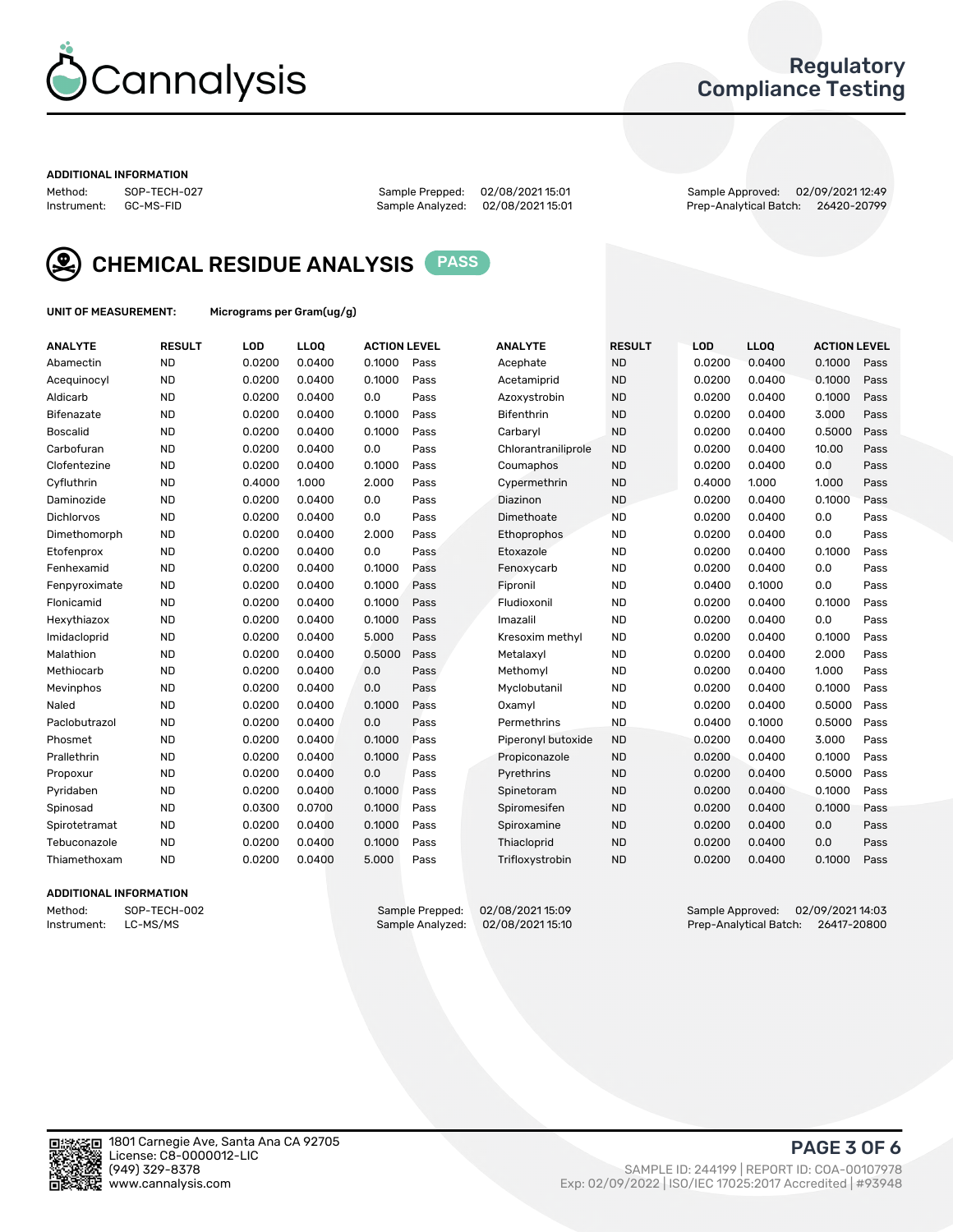

## CHEMICAL RESIDUE GC ANALYSIS PASS

| UNIT OF MEASUREMENT: | м |
|----------------------|---|
|                      |   |

icrograms per Gram(ug/g)

| <b>ANALYTE</b>                | <b>RESULT</b> | LOD    | <b>LLOO</b> | <b>ACTION LEVEL</b> |                  | <b>ANALYTE</b>   | <b>RESULT</b> | LOD              | <b>LLOO</b>            | <b>ACTION LEVEL</b> |      |
|-------------------------------|---------------|--------|-------------|---------------------|------------------|------------------|---------------|------------------|------------------------|---------------------|------|
| Captan                        | <b>ND</b>     | 0.1000 | 0.2000      | 0.7000              | Pass             | Chlordane        | <b>ND</b>     | 0.0109           | 0.0136                 | 0.0                 | Pass |
| Methyl parathion              | <b>ND</b>     | 0.0400 | 0.1000      | 0.0                 | Pass             | <b>PCNB</b>      | <b>ND</b>     | 0.0200           | 0.0400                 | 0.1000              | Pass |
| Chlorfenapyr                  | <b>ND</b>     | 0.0800 | 0.1000      | 0.0                 | Pass             | Chlorpyrifos     | <b>ND</b>     | 0.0800           | 0.1000                 | 0.0                 | Pass |
|                               |               |        |             |                     |                  |                  |               |                  |                        |                     |      |
| <b>ADDITIONAL INFORMATION</b> |               |        |             |                     |                  |                  |               |                  |                        |                     |      |
| Method:                       | SOP-TECH-010  |        |             |                     | Sample Prepped:  | 02/08/2021 15:10 |               | Sample Approved: |                        | 02/09/2021 11:25    |      |
| Instrument:                   | GC-MS/MS      |        |             |                     | Sample Analyzed: | 02/08/202115:10  |               |                  | Prep-Analytical Batch: | 26419-20801         |      |
|                               |               |        |             |                     |                  |                  |               |                  |                        |                     |      |

## RESIDUAL SOLVENT ANALYSIS PASS

UNIT OF MEASUREMENT: Micrograms per Gram(ug/g)

| <b>ANALYTE</b>       | <b>RESULT</b> | LOD    | <b>LLOO</b> | <b>ACTION LEVEL</b> |      | <b>ANALYTE</b>           | <b>RESULT</b> | LOD    | LLOO  | <b>ACTION LEVEL</b> |      |
|----------------------|---------------|--------|-------------|---------------------|------|--------------------------|---------------|--------|-------|---------------------|------|
| Acetone              | <b>ND</b>     | 5.000  | 250.0       | 5000                | Pass | Acetonitrile             | <b>ND</b>     | 5.000  | 50.00 | 410.0               | Pass |
| Benzene              | <b>ND</b>     | 0.5000 | 1.000       | 1.000               | Pass | <b>Butane</b>            | <b>ND</b>     | 76.80  | 96.00 | 5000                | Pass |
| Chloroform           | <b>ND</b>     | 0.5000 | 1.000       | 1.000               | Pass | Ethanol                  | <b>ND</b>     | 10.00  | 50.00 | 5000                | Pass |
| <b>Ethyl Acetate</b> | <b>ND</b>     | 5.000  | 50.00       | 5000                | Pass | <b>Ethyl Ether</b>       | <b>ND</b>     | 25.00  | 50.00 | 5000                | Pass |
| Ethylene oxide       | <b>ND</b>     | 0.5000 | 1.000       | 1.000               | Pass | Heptane                  | <b>ND</b>     | 1.000  | 5.000 | 5000                | Pass |
| Hexane               | <b>ND</b>     | 0.5000 | 5.000       | 290.0               | Pass | <b>Isopropyl Alcohol</b> | <b>ND</b>     | 5.000  | 50.00 | 5000                | Pass |
| Methanol             | <b>ND</b>     | 10.00  | 50.00       | 3000                | Pass | Methylene chloride       | <b>ND</b>     | 0.5000 | 1.000 | 1.000               | Pass |
| Pentane              | <b>ND</b>     | 1.000  | 50.00       | 5000                | Pass | Propane                  | <b>ND</b>     | 16.00  | 20.00 | 5000                | Pass |
| Toluene              | <b>ND</b>     | 0.5000 | 1.000       | 890.0               | Pass | Xvlenes                  | <b>ND</b>     | 6.000  | 100.0 | 2170                | Pass |
| Trichloroethylene    | <b>ND</b>     | 0.2500 | 1.000       | 1.000               | Pass | 1.2-Dichloroethane       | <b>ND</b>     | 0.5000 | 1.000 | 1.000               | Pass |

#### ADDITIONAL INFORMATION

Method: SOP-TECH-021 Sample Prepped: 02/08/2021 13:14 Sample Approved: 02/09/2021 13:28<br>Sample Analyzed: 02/08/2021 14:32 Prep-Analytical Batch: 26400-20796 Prep-Analytical Batch: 26400-20796



UNIT OF MEASUREMENT: Cycle Threshold (Ct)

| <b>ANALYTE</b>                        | <b>RESULT</b>                 | LOD   | <b>LLOO</b> | <b>ACTION LEVEL</b> |                 | <b>ANALYTE</b>  | <b>RESULT</b> | LOD              | <b>LLOO</b> |                  | <b>ACTION LEVEL</b> |
|---------------------------------------|-------------------------------|-------|-------------|---------------------|-----------------|-----------------|---------------|------------------|-------------|------------------|---------------------|
| A.fumigatus                           | <b>ND</b>                     | 33.00 | 0.0         | 0.0                 | Pass            | A. flavus       | <b>ND</b>     | 33.00            | 0.0         | 0.0              | Pass                |
| A. niger                              | <b>ND</b>                     | 33.00 | 0.0         | 0.0                 | Pass            | A. terreus      | <b>ND</b>     | 33.00            | 0.0         | 0.0              | Pass                |
| <b>STEC</b>                           | <b>ND</b>                     | 33.00 | 0.0         | 0.0                 | Pass            | Salmonella spp  | <b>ND</b>     | 33.00            | 0.0         | 0.0              | Pass                |
|                                       | <b>ADDITIONAL INFORMATION</b> |       |             |                     |                 |                 |               |                  |             |                  |                     |
| SOP-TECH-016, SOP-TECH-022<br>Method: |                               |       |             |                     | Sample Prepped: | 02/09/202106:08 |               | Sample Approved: |             | 02/09/2021 12:44 |                     |

Instrument: qPCR Sample Analyzed: 02/09/2021 06:10 Prep-Analytical Batch: 26424-20810

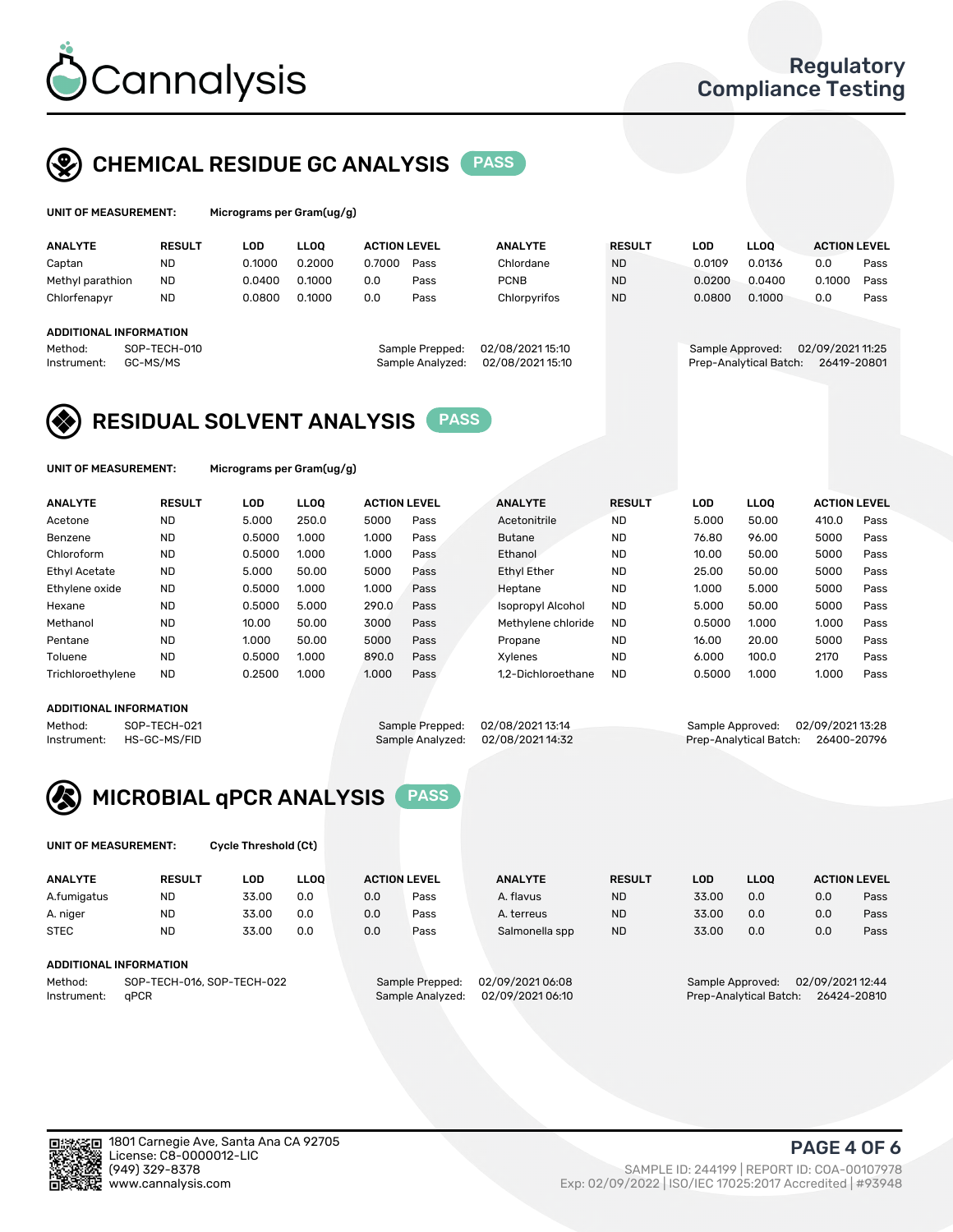

 $U$ UNIT OF MEASUREMENT: Micrograms per Gram(ug/g)



| <b>ANALYTE</b>                                                                    | <b>RESULT</b>                                                                                                                                                           | <b>LOD</b>                                       | <b>LLOO</b> | <b>ACTION LEVEL</b> |                                                                            | <b>ANALYTE</b> | <b>RESULT</b>                              | <b>LOD</b>  | <b>LLOO</b>         | <b>ACTION LEVEL</b>             |  |  |
|-----------------------------------------------------------------------------------|-------------------------------------------------------------------------------------------------------------------------------------------------------------------------|--------------------------------------------------|-------------|---------------------|----------------------------------------------------------------------------|----------------|--------------------------------------------|-------------|---------------------|---------------------------------|--|--|
| Arsenic                                                                           | <b>ND</b>                                                                                                                                                               | 0.0200                                           | 0.0500      | 0.2000              | Pass                                                                       | Cadmium        | <b>ND</b>                                  | 0.0050      | 0.0500              | 0.2000<br>Pass                  |  |  |
| Lead                                                                              | <lloo< td=""><td>0.0100</td><td>0.0500</td><td>0.5000</td><td>Pass</td><td>Mercury</td><td><b>ND</b></td><td>0.0030</td><td>0.0500</td><td>0.1000<br/>Pass</td></lloo<> | 0.0100                                           | 0.0500      | 0.5000              | Pass                                                                       | Mercury        | <b>ND</b>                                  | 0.0030      | 0.0500              | 0.1000<br>Pass                  |  |  |
| <b>ADDITIONAL INFORMATION</b><br>SOP-TECH-013<br>Method:<br>ICP-MS<br>Instrument: |                                                                                                                                                                         |                                                  |             |                     | 02/09/202108:03<br>Sample Prepped:<br>02/09/2021 08:05<br>Sample Analyzed: |                | Sample Approved:<br>Prep-Analytical Batch: |             |                     | 02/09/2021 12:52<br>26441-20812 |  |  |
| <b>MYCOTOXINS ANALYSIS</b><br><b>PASS</b>                                         |                                                                                                                                                                         |                                                  |             |                     |                                                                            |                |                                            |             |                     |                                 |  |  |
| Micrograms per Kilogram(ug/kg)<br>UNIT OF MEASUREMENT:                            |                                                                                                                                                                         |                                                  |             |                     |                                                                            |                |                                            |             |                     |                                 |  |  |
| <b>ANALYTE</b>                                                                    | <b>RESULT</b>                                                                                                                                                           | <b>LOD</b><br><b>LLOO</b><br><b>ACTION LEVEL</b> |             |                     | <b>ANALYTE</b>                                                             | <b>RESULT</b>  | LOD                                        | <b>LLOO</b> | <b>ACTION LEVEL</b> |                                 |  |  |

| Aflatoxin B1            | <b>ND</b> | 1.000 | 2.000 |       | N/A  | Aflatoxin B2 | <b>ND</b> | 2.000 | 5.000 |       | N/A  |
|-------------------------|-----------|-------|-------|-------|------|--------------|-----------|-------|-------|-------|------|
| Aflatoxin G1            | ND        | 2.000 | 5.000 |       | N/A  | Aflatoxin G2 | <b>ND</b> | 2.000 | 5.000 |       | N/A  |
| <b>Total Aflatoxins</b> | <b>ND</b> | 10.00 | 14.00 | 20.00 | Pass | Ochratoxin A | <b>ND</b> | 1.000 | 2.000 | 20.00 | Pass |
|                         |           |       |       |       |      |              |           |       |       |       |      |
| ADDITIONAL INFORMATION  |           |       |       |       |      |              |           |       |       |       |      |

Method: SOP-TECH-020 Sample Prepped: 02/08/2021 16:12 Sample Approved: 02/09/2021 13:40 Instrument: LC-MS/MS Sample Analyzed: 02/08/2021 16:37 Prep-Analytical Batch: 26418-20807

#### FILTH & FOREIGN MATERIAL ANALYSIS PASS Q

UNIT OF MEASUREMENT: Filth and Foreign Matter (%, #/3g)

| <b>ANALYTE</b>                                              | <b>RESULT</b> | LOD | <b>LLOO</b> | <b>ACTION LEVEL</b> |                                     | <b>ANALYTE</b>                     | <b>RESULT</b>                                                                 | LOD | <b>LLOO</b> | <b>ACTION LEVEL</b> |      |
|-------------------------------------------------------------|---------------|-----|-------------|---------------------|-------------------------------------|------------------------------------|-------------------------------------------------------------------------------|-----|-------------|---------------------|------|
| IF RH ME                                                    | <b>ND</b>     | 0.0 | 0.0         | 1.000               | Pass                                | <b>IFM</b>                         | <b>ND</b>                                                                     | 0.0 | 0.0         | 25.00               | Pass |
| Mold                                                        | <b>ND</b>     | 0.0 | 0.0         | 25.00               | Pass                                | <b>SSCD</b>                        | <b>ND</b>                                                                     | 0.0 | 0.0         | 25.00               | Pass |
| ADDITIONAL INFORMATION                                      |               |     |             |                     |                                     |                                    |                                                                               |     |             |                     |      |
| Method:<br>SOP-TECH-009<br>Instrument:<br>Visual Inspection |               |     |             |                     | Sample Prepped:<br>Sample Analyzed: | 02/08/202116:06<br>02/08/202116:09 | 02/08/2021 16:13<br>Sample Approved:<br>Prep-Analytical Batch:<br>26423-20802 |     |             |                     |      |